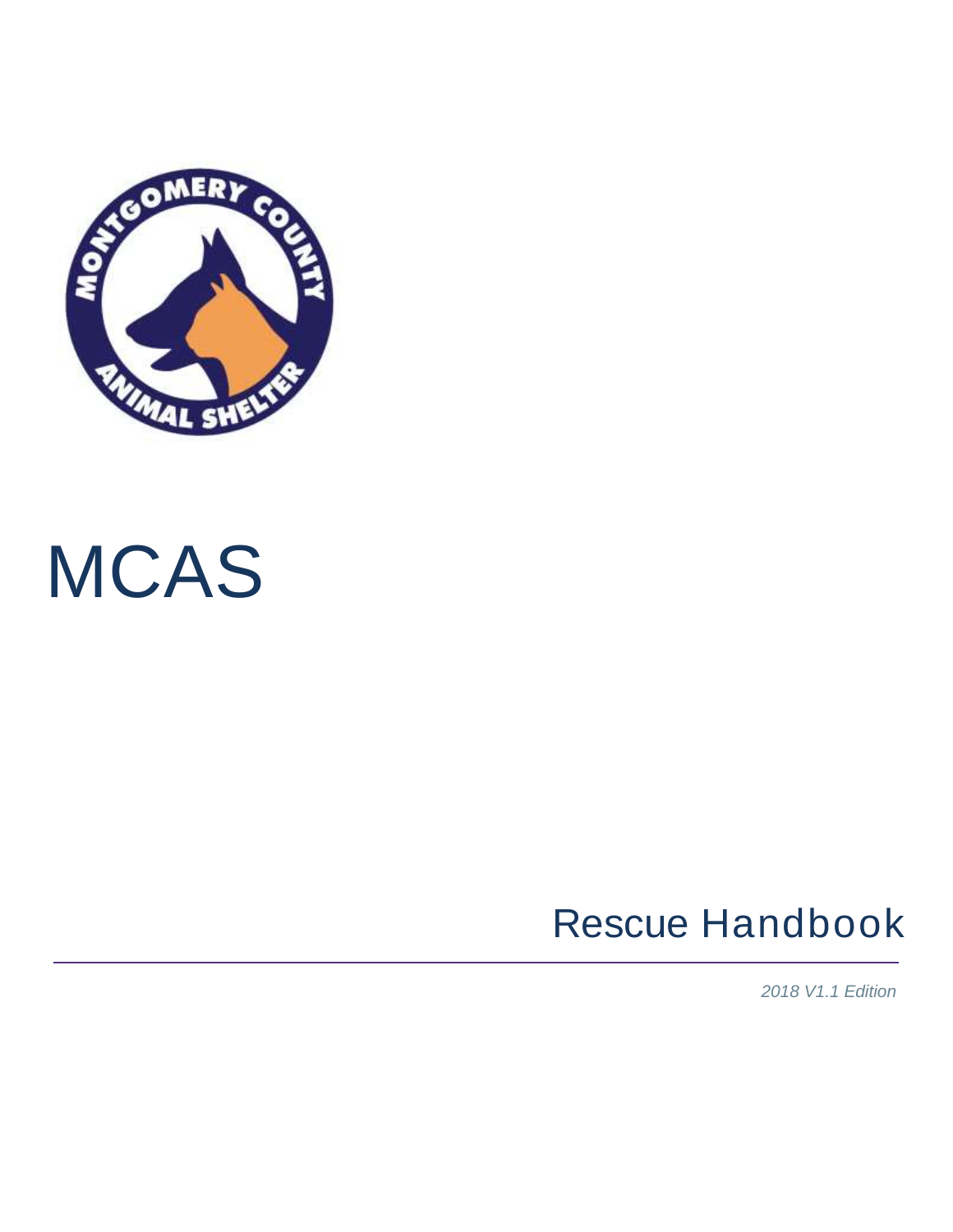### **Table of Contents**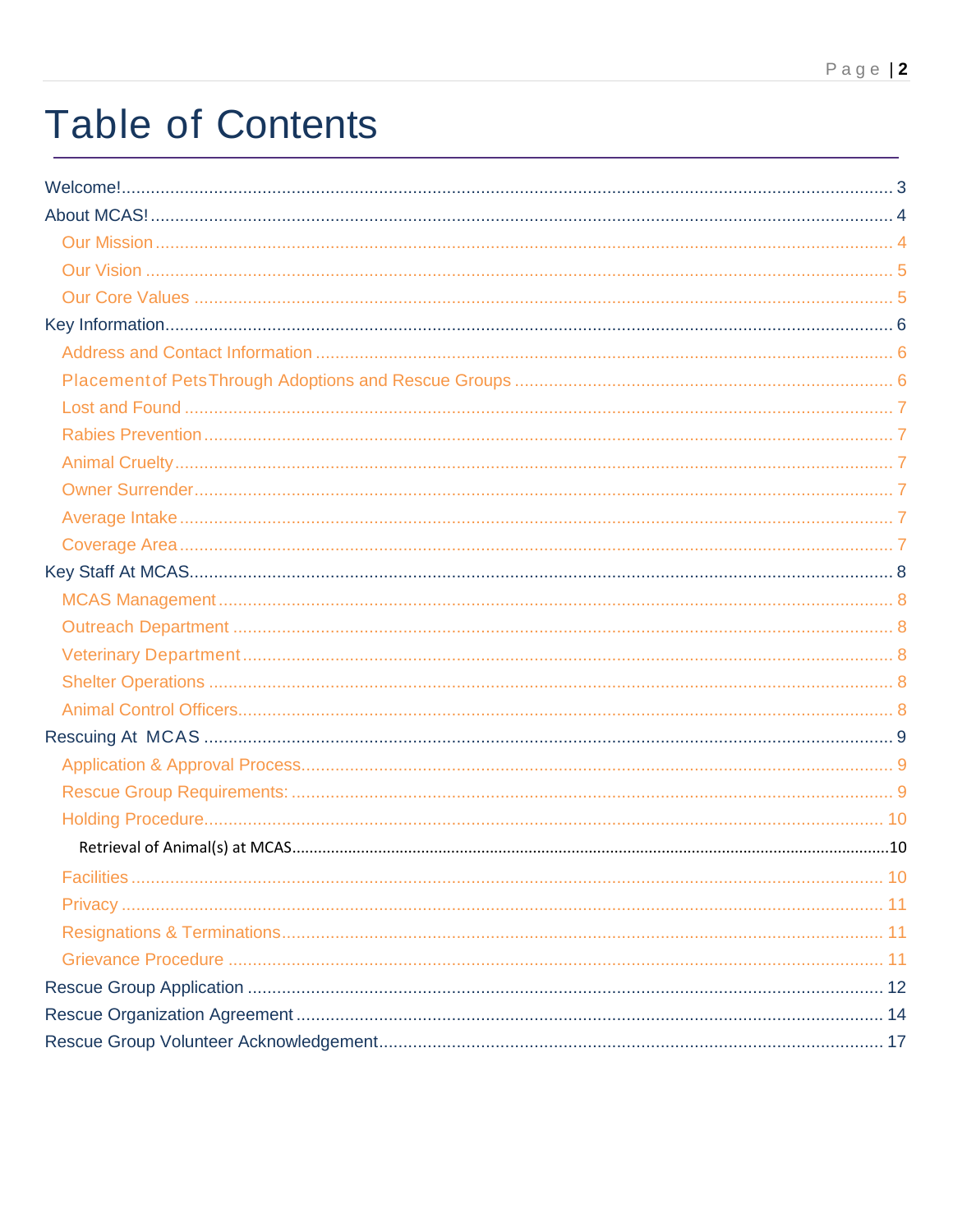### <span id="page-2-0"></span>Welcome!

#### Rescue Partner,

Welcome to the Montgomery County Animal Shelter ("MCAS" or "Shelter") Rescue Program. My name is Catherine Doyle and I am the Rescue Coordinator here at MCAS. I am grateful and excited to have you as a part of our team and I hope together we can save the lives of homeless shelter pets. The support of rescue groups is crucial to our success at MCAS as well as the fulfillment of our mission. I look forward to collaborating with your rescue group in our efforts of finding every dog and cat a loving home.

We would like to thank you for choosing to participate in our program. Rescue groups are greatly valued and a big asset to MCAS and the many animals that need homes.

The following is intended as a tool to walk you through our rescue program. It contains information regarding our rescue group policies and procedures as well as general information about MCAS.

Success is contingent on communications. If you should have any questions or concerns at any time, please do not hesitate to reach out. We are here to assist each other while sharing the same goal – to help homeless pets and reduce the number of pets in need.

Thank you for giving your time and energy to the animals at MCAS. We hope to have an everlasting relationship that goes to benefit all of the animals in need in Montgomery County.

Sincerely,

Catherine Doyle Rescue Coordinator Montgomery County Animal Shelter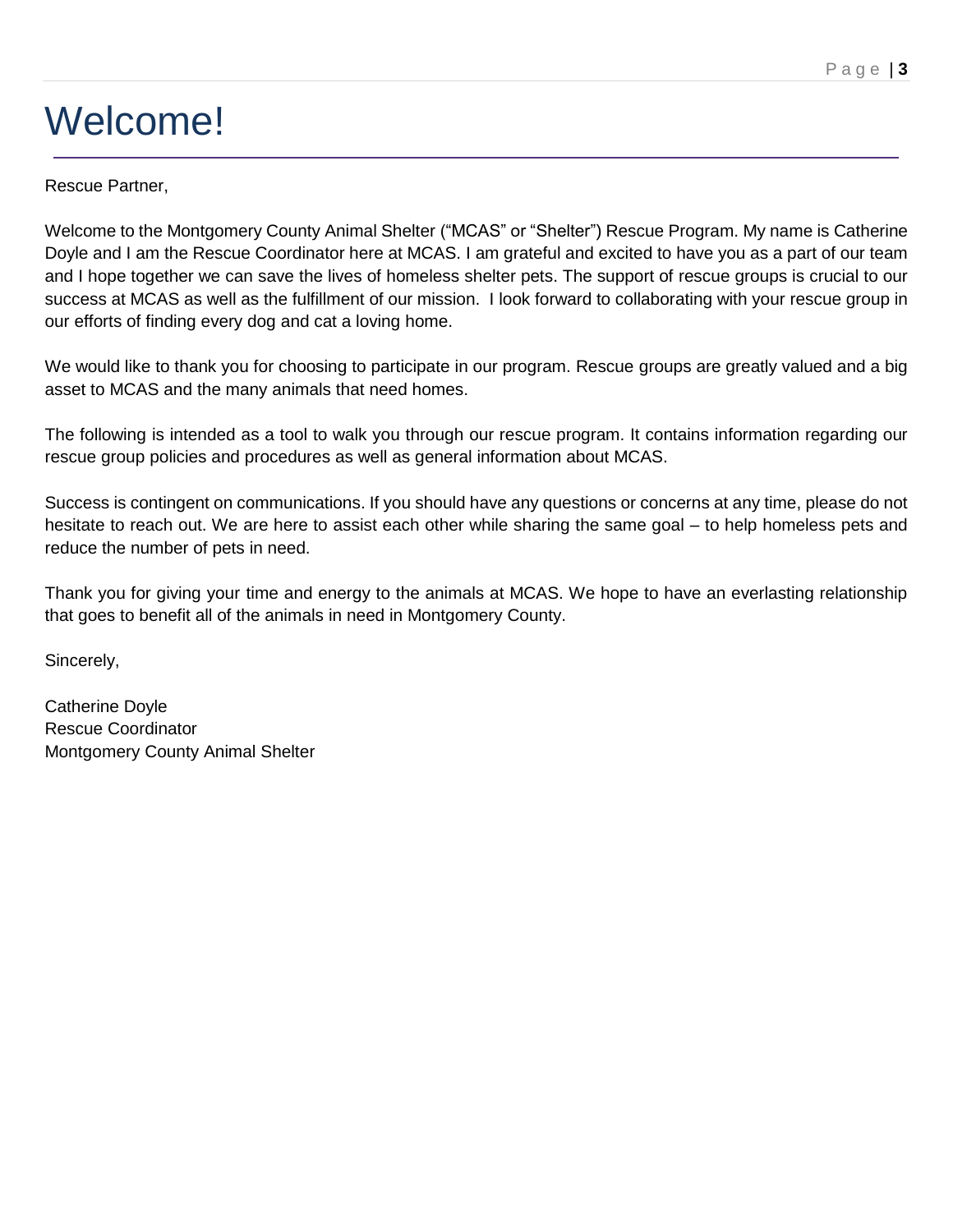#### P a g e | **4**

### <span id="page-3-0"></span>About MCAS!

MCAS is the animal shelter for Montgomery County, Texas ("County"). MCAS accepts animals that comes through its doors regardless if an owner surrender, stray pickup, or rescue, and with no consideration paid to breed, temperament, or health condition. We have a best-in-class team that stewards our mission and core values.

MCAS is dedicated to pet adoption and a live release initiative. In addition to sheltering and providing veterinary care to all animals brought into the Shelter, we work diligently to place these animals in new homes. We collaborate and coordinate with our pet rescue groups and through social media networks to cast the widest possible adoption net. We also provide hands-on volunteer training classes and other workshops.

We are committed to promoting responsible pet ownership through spaying/neutering, microchipping, and vaccinations. Campaigns and programs to educate and raise community awareness about these services are ongoing.

Montgomery County is one of the fastest growing counties in the United States. Its unique characteristics create challenging circumstances in regards to animal population and control. For example, in addition to a yearlong breeding season that steadily increases the area's animal population, our semi-tropical climate serves as an incubator for fleas, ticks, and other harmful parasites and disease.

Our goal is to provide animal control and care services that minimize fear, pain, stress and suffering to animals in our care. We also work to ensure safe and healthy human-animal interactions. We work closely with the Montgomery County Sheriff's Department and Animal Control to respond to animal cruelty and abuse reports, behavioral complaints, and dog bite cases.

#### <span id="page-3-1"></span>**Our Mission**

At MCAS we are dedicated to engaging the hearts, hands, and minds of the community to help animals in Montgomery County. As such, we are devoted to the humane, efficient and high quality care of animals in our Shelter.

We will:

- $\triangleright$  Promote and protect public health and safety.
- $\triangleright$  Commit to industry best practices as it pertains to animal care, Shelter management, pet placement programs, pet ownership education and animal law enforcement.
- $\triangleright$  Be transparent and build trust within our community.
- $\triangleright$  Be a humane organization that promotes the inherent value of every animal; practicing and promoting the principle that every life is precious.
- Strive to end shelter killing by collaborating with volunteers, rescue groups, other humane organizations, private entities, and our constituents.

Imperative to our mission are the following priorities:

- Customer Service We will strive to provide legendary service to the customers at MCAS. We will be the model of excellence in customer care.
- $\triangleright$  Live Release Every decision we make will revolve around the desire to see every animal in our care find a loving home. We will endeavor to remove barriers to animal placement and make the adoption, transfer/rescue, and return-to-owner processes as customer friendly as possible.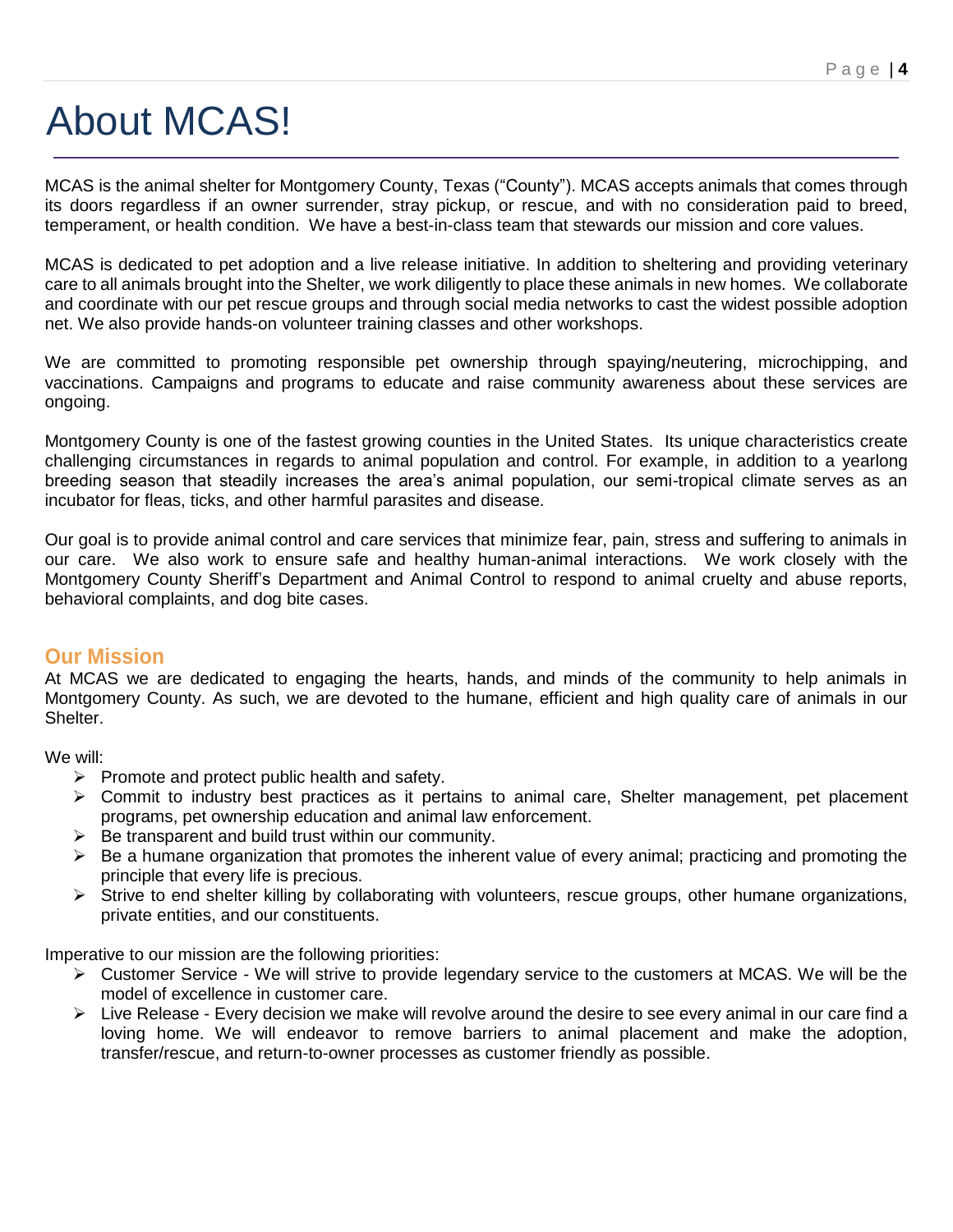#### <span id="page-4-0"></span>**Our Vision**

Our vision is to be the nationally recognized model of excellence in animal care and placement where humane organizations throughout the United States view MCAS as the beacon of best practices dedicated to delivering humane, efficient and high quality service. In addition, we long to see the day when shelter killing no longer exists.

#### <span id="page-4-1"></span>**Our Core Values**

- > Integrity First Where integrity is defined as "doing what is right even when no one is looking."
- Service Before Self Placing the needs of our customers and pets above our own needs and ambitions.
- ▶ Excellence in Everything We Do We will seek perfection and find excellence along the way.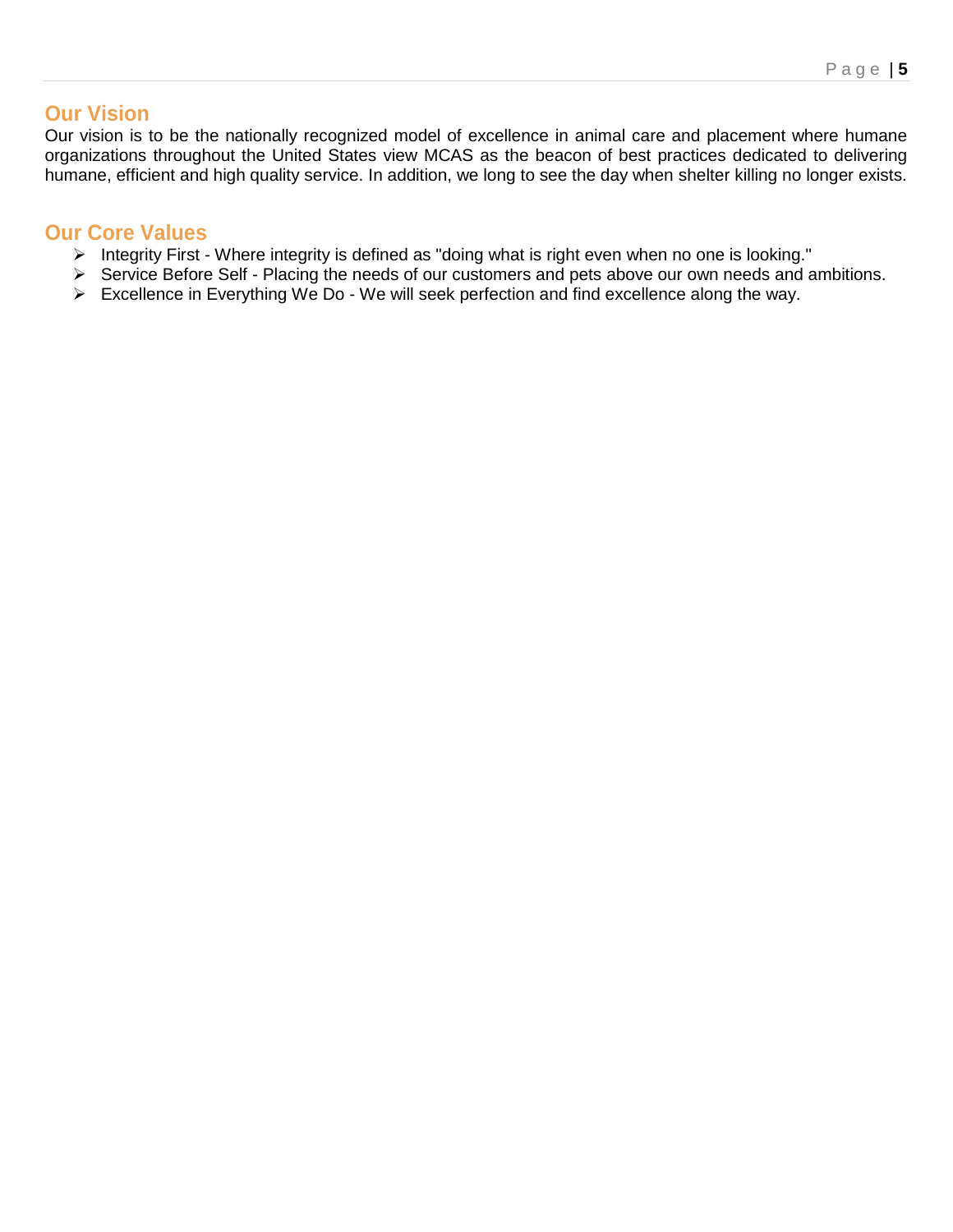### <span id="page-5-0"></span>Key Information

#### <span id="page-5-1"></span>**Address and Contact Information**

- $\triangleright$  Address:
	- o 8535 State Highway 242 Conroe, TX 77385
- $\triangleright$  Phone:
	- o 936-442-7738
- $\triangleright$  Website:
	- o www.mcaspets.org
- > Hours:

## **MCAS HOURS**

|                 | <b>ANIMAL TURN-IN</b> | Adoptions,<br><b>Customer Service, Enforcement</b><br>& Lost Pet | <b>Sick Clinic</b> | Fosters/Adopter<br><b>Vaccination Clinic</b> |
|-----------------|-----------------------|------------------------------------------------------------------|--------------------|----------------------------------------------|
| <b>MONDAY</b>   | CLOSED                | <b>CLOSED</b>                                                    | CLOSED             | <b>CLOSED</b>                                |
| <b>TUESDAY</b>  | $11:30$ AM - 4 PM     | $11:30$ AM - 5 PM                                                | $1 PM - 3 PM$      | <b>CLOSED</b>                                |
| WEDNESDAY       | $11:30$ AM - 4 PM     | $11:30$ AM - 5 PM                                                | CLOSED             | 9:30 AM-11:30 AM<br>12:30 PM-2:30 PM         |
| THURSDAY        | CLOSED                | $11:30$ AM - 5 PM                                                | $1 PM - 3 PM$      | <b>CLOSED</b>                                |
| <b>FRIDAY</b>   | $11:30$ AM $-$ 4 PM   | $11:30$ AM $-5$ PM                                               | CLOSED             | 9:30 AM-11:30 AM<br>12:30 PM-2:30 PM         |
| <b>SATURDAY</b> | $11:30$ AM $-4$ PM    | $11:30$ AM $-5$ PM                                               | CLOSED             | $9AM - 11AM$<br>(No Rabies Vaccines)         |
| SUNDAY          | $11:30$ AM $-4$ PM    | $11:30$ AM $-5$ PM                                               | 1 PM-3 PM          | <b>CLOSED</b>                                |

#### <span id="page-5-2"></span>**Placement of PetsThrough Adoptions and Rescue Groups**

We make dogs and cats available for adoption at our Shelter and at various off-site adoption events throughout the County. Animals are also transferred to registered rescue groups at no charge!

| <b>Current Adoption Fees</b>                                                    |             |
|---------------------------------------------------------------------------------|-------------|
| <b>General Public Dogs</b>                                                      | \$40        |
| <b>General Public Cats</b>                                                      | \$20        |
| Veterans (dogs and cats)                                                        | \$10        |
| Diamonds and Purrls (pets that have been at the Shelter for over 21 days)       | \$10        |
| Any animal on an emergency plea                                                 | \$10        |
| Senior-for-Senior (customer minimum of 55 years old - pet at least 2 years old) | (no charge) |

NOTE: Please check with the front counter for current specials.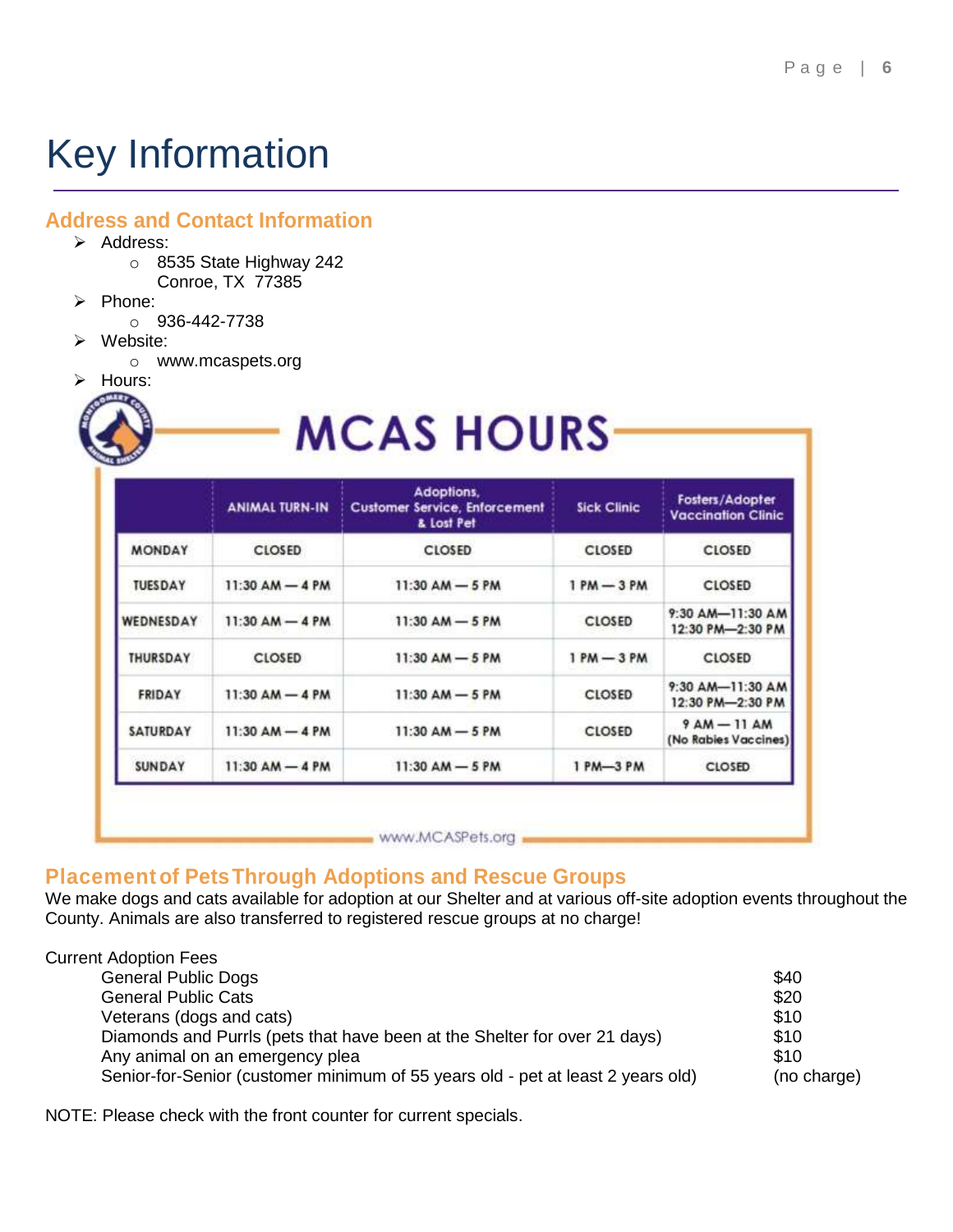#### <span id="page-6-0"></span>**Lost and Found**

- $\triangleright$  We encourage people who have lost pets to look for them at our stray kennels.
- All strays impounded at our Shelter are shown on our website: [www.mcaspets.org.](http://www.mcaspets.org/)
- $\triangleright$  If MCAS picks up an animal with an ID tag or microchip, MCAS staff will call the owner or contact the microchip registry that issued the microchip in an effort to return the pet to its home.
- We encourage citizens to visit [www.petharbor.com](http://www.petharbor.com/) and click on "Lost my Pet". From there you will have an option to "register a lost pet". A selection of shelters will be listed based on the zip code you provided. Select the applicable shelters and select search "selected shelters". Then you will have a button on the left "Register your Lost Pet". A form will come up that will allow you to fill out all of your contact information, detailed animal information including tags and microchip, details surrounding your pet and him/her becoming lost. You can also upload a picture of your pet.

#### <span id="page-6-1"></span>**Rabies Prevention**

- $\triangleright$  Animals that have bitten or scratched an individual need to be quarantined for public safety as required by Texas Health and Safety Code, Chapter 826, Rabies.
- $\triangleright$  Call 936-442-7738 and select option #8 to report possible exposure including bites and scratches from animals.

#### <span id="page-6-2"></span>**Animal Cruelty**

- $\triangleright$  We encourage citizens to report acts of cruelty and neglect. Under Texas law, certain acts of cruelty and neglect are punishable as crimes.
- $\triangleright$  Montgomery County Animal Control investigates reports of animal cruelty or neglect.

#### <span id="page-6-3"></span>**Owner Surrender**

- $\triangleright$  Some owners cannot or choose not to fulfill the commitment they made when they brought an animal into their home. We try to inform owners of all the alternatives to surrendering their pet so they can make a decision that is best for the animal.
- Owner surrenders are accepted daily at the Shelter from 11:30am 5pm excluding Mondays and Thursdays.

#### <span id="page-6-4"></span>**Average Intake**

 $\geq 15,000$  each year

#### <span id="page-6-5"></span>**Coverage Area**

 $\triangleright$  Montgomery County, Texas is approximately 1,077 square miles.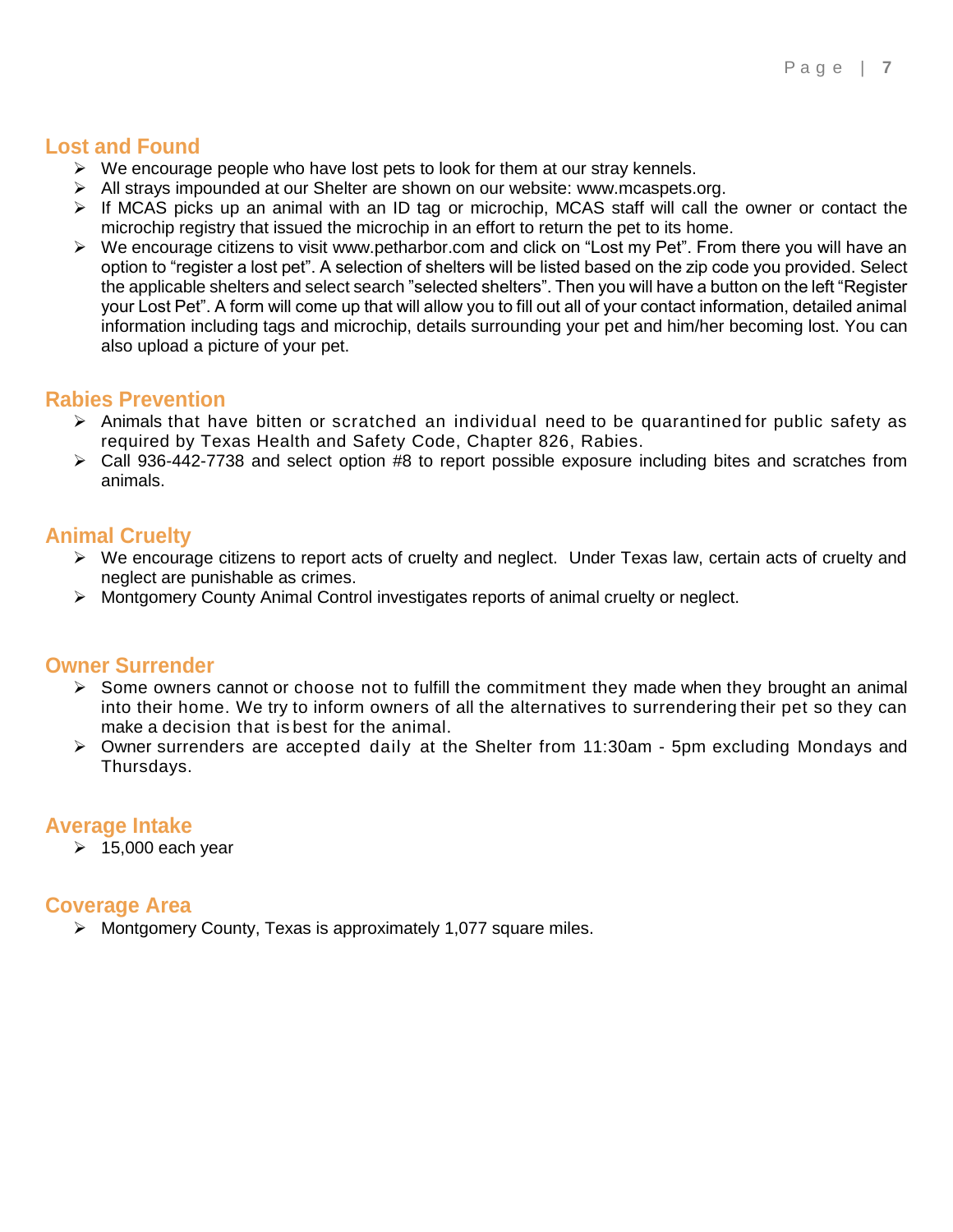### <span id="page-7-0"></span>Key Staff At MCAS

#### <span id="page-7-1"></span>**MCAS Management**

<span id="page-7-5"></span><span id="page-7-4"></span><span id="page-7-3"></span><span id="page-7-2"></span>

| Director of MCAS:                  | Aaron Johnson          | aaron.johnson@mctx.org      |
|------------------------------------|------------------------|-----------------------------|
| <b>Assistant Director of MCAS:</b> | Mark Wysocki           | mark.wysocki@mctx.org       |
| <b>Outreach Department</b>         |                        |                             |
| <b>Volunteer Coordinator:</b>      | Machael Ita            | machael.ita@mctx.org        |
| <b>Rescue Coordinator:</b>         | <b>Catherine Doyle</b> | catherine.doyle@mctx.org    |
| <b>Foster Coordinator:</b>         | <b>Courtney Gawel</b>  | courtney.gawel@mctx.org     |
| <b>Veterinary Department</b>       |                        |                             |
| <b>Chief Veterinarian:</b>         | Dr. Melia Washington   | melia.washington@mctx.org   |
| Veterinarian:                      | Dr. Mangala Krishnappa | mangala.krishnappa@mctx.org |
| <b>Shelter Operations</b>          |                        |                             |
| Kennel Supervisor:                 | <b>Michael Barnes</b>  | michael.barnes@mctx.org     |
| Kennel Supervisor:                 | <b>Emile Love</b>      | emile.love@mctx.org         |
| <b>Animal Control Officers</b>     |                        |                             |
| <b>ACO Director</b>                | Joe Guidry             | joe.guidry@mctx.org         |
| <b>ACO Manager</b>                 | Dana Coiner            | dana.coiner@mctx.org        |
|                                    |                        |                             |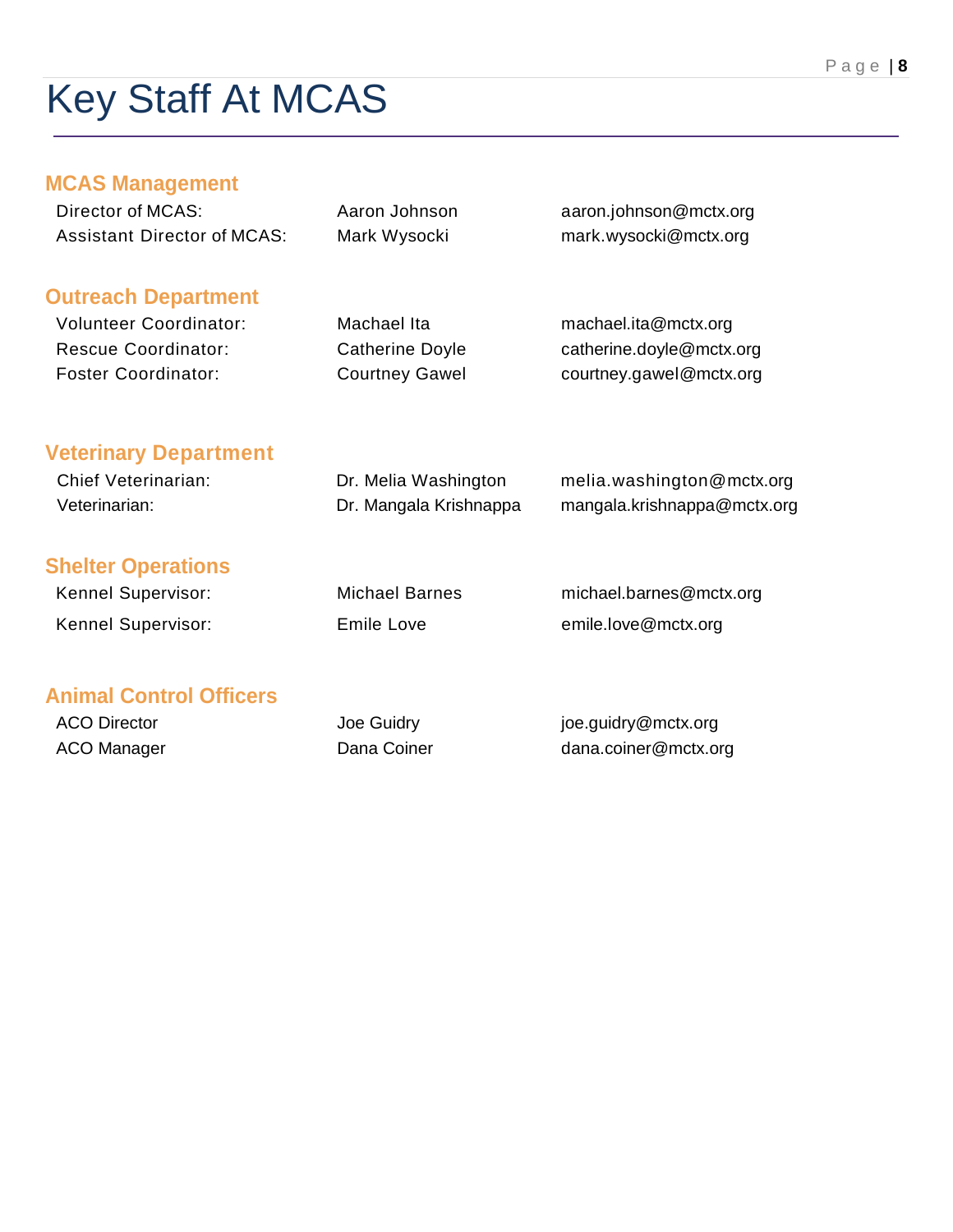### <span id="page-8-0"></span>Rescuing At MCAS

An approved rescue group may place animals on hold to be removed from the Shelter using the group's own resources. Those animals in the Shelter that have a high probability of being adopted are not considered prime candidates for rescue. These animals will be held 1 day beyond stray wait to give the public an opportunity to adopt. Generally, adoptable age puppies and kittens are ineligible for placement with a rescue group.

MCAS will:

- $\triangleright$  Share with the rescue group any information regarding the animal's health and temperament provided to MCAS by the previous owner or as determined by MCAS staff.
- Determine the availability of an animal for rescue or adoption. MCAS has the sole authority to determine the availability of any animal and may deny transfer at any time for any reason.

#### <span id="page-8-1"></span>**Application & Approval Process**

- To become an approved rescue group with MCAS, you must complete and submit a "Rescue Group Application" to mcassist@mctx.org (located in the back of this handbook).
- $\triangleright$  Provide proof of your organization's 501(c)(3) status. The rescue group must provide MCAS with written proof of its current Federal Department of the Treasury Internal Revenue Service 501(c)(3), non-profit or not for profit status prior to any animals being released by MCAS to the rescue group.
- $\triangleright$  Provide a copy of your organization's mission statement, adoptions standards, contracts, and spay/neuter policies.
- $\triangleright$  Provide profile data, including a list of individuals authorized to tag/pull animals on behalf of your organization.
- $\triangleright$  Submit the contact information for veterinarians the rescue group uses. MCAS may conduct reference checks on your organization.

\*\*Please note: The approval process may take a week or more to process. The length of time varies depending on current workloads and staff.

#### <span id="page-8-2"></span>**Rescue Group Requirements:**

- Adopters should be given full disclosure of any health issues, including heartworm status. Adopters must also be given a medical record when adopting.
- Animals must be housed in facilities that will be clean, parasite and disease free. Animals will be contained in a secure, safe and humane manner. Animals will not be allowed to run loose.
- $\triangleright$  Fresh water must be provided and in sufficient amounts. Animals must have access to water at all times. The water should be clean and be provided in a sanitary manner. Furthermore, animals should be fed the appropriate amount of quality food to maintain health.
- $\triangleright$  Animals must be altered before adoption. The animal may not be bred or allowed to breed for any reason prior to being spayed/neutered.
- Animals that are believed to be unsafe in temperament or behavior will not be placed with adopters. To the extent known by MCAS and the rescue group, adopters will be given full disclosure of any temperament issues.
- $\triangleright$  The animal will not be neglected, abused or otherwise treated poorly or cruelly. Animals will not be subjected to any experiments.
- $\triangleright$  The animals will not be used as an attack or guard dog.
- $\triangleright$  The animal will not be part of any animal fighting.
- $\triangleright$  Rescue groups that pull animals from the shelter are responsible for the disposition of those animals according to these requirements.
- $\triangleright$  Rescue group participants must conduct themselves in a professional manner and will be responsible for the behavior of their volunteers while interacting with Shelter personnel in the shelter and on all social media platforms.
- $\triangleright$  All rescue groups must abide by all policies and procedures set forth by the Montgomery County Animal Shelter.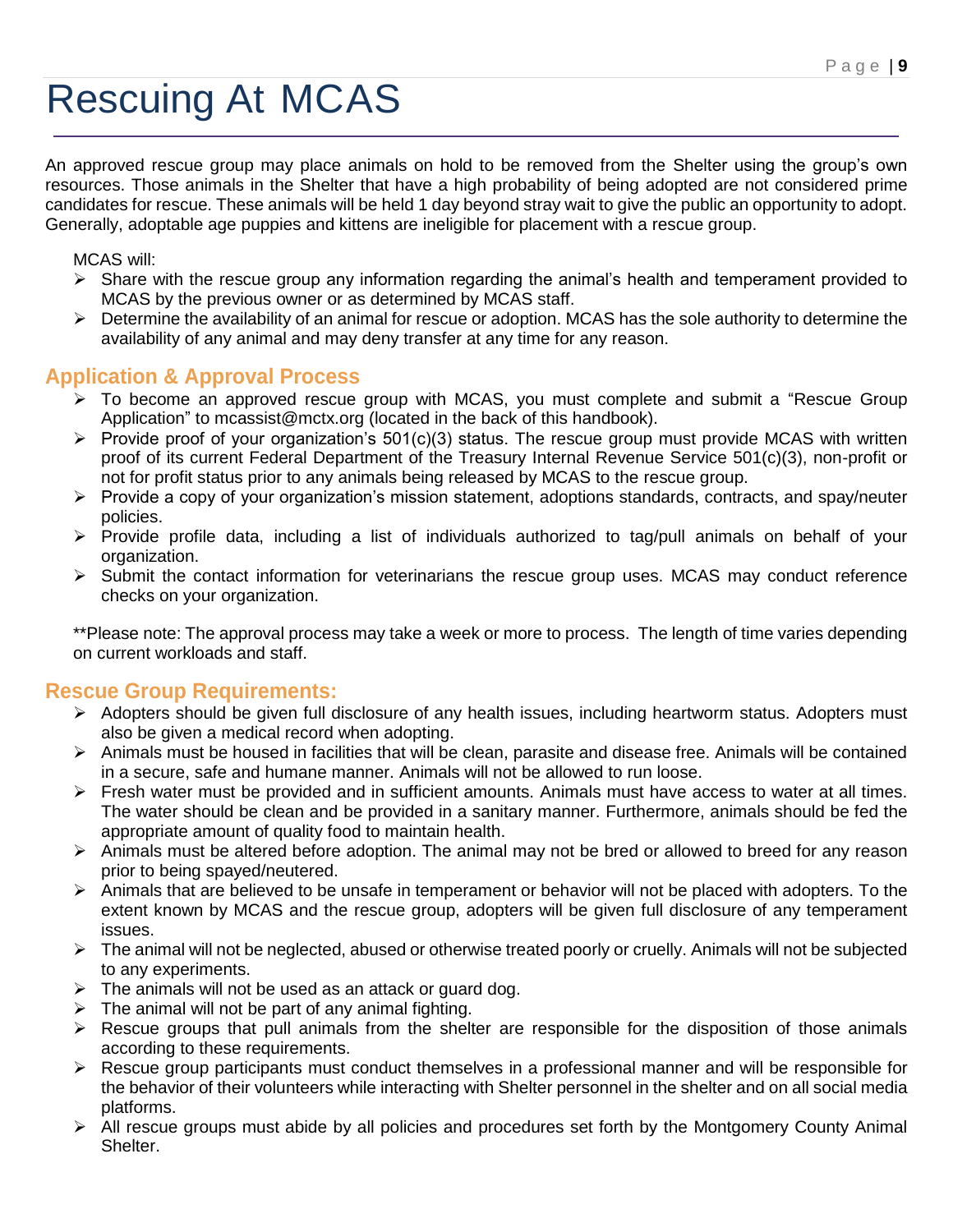#### <span id="page-9-0"></span>**Holding Procedure**

To tag an animal, an email must be sent to mcassist@mctx.org with the subject line reading "RESCUE REQUEST Axxxxxx" (note: "Axxxxxx" represents the animal ID numbers being tagged).

Included in the body of the email should be the following information:

- $\triangleright$  Requestor's name
- $\triangleright$  Requesting group
- $\triangleright$  Animal ID number(s)
- $\triangleright$  Contact phone number
- $\triangleright$  Requested date and time of pickup
- $\triangleright$  Name of person picking up rescue
- $\triangleright$  Any additional special requests/comments

Rescue tags will be handled as follows:

- $\triangleright$  Tags will be processed according to the date and time received. If two or more rescue groups are interested in the same animal it will be tagged to the rescue group that emailed first.
- For animals currently in the stray hold period, the tag will be good until the close of business the day *after* the stray hold ends.
- $\triangleright$  For animals not currently in the stray hold period, the tag will be good until the close of business the day after the hold is confirmed.
- $\triangleright$  If an adopter enters the Shelter and requests an animal that has been tagged for rescue, the rescue group's requests will take precedence. However, the Shelter will reach out to the rescue group to determine if they are willing to rescind the hold for an adopter.
- $\triangleright$  An animal may be held longer than the next business day if after the expiration of the tag no other rescue has requested a tag nor has anyone else expressed an interest in adopting the animal.
- $\triangleright$  The person placing the hold must be an authorized agent of the rescue group. If an agent of the rescue group walks through the Shelter and wants to pull an animal, you must obtain the animal ID number or a single kennel card. **Do not** pull all of the kennel cards from the cage.

**IMPORTANT.** There is no guarantee that an animal will be held if the email is sent after hours! Tags placed in any other format run the risk of not being confirmed. Rescues will receive a confirmation email. Holds are not confirmed without the written confirmation from a Shelter staff member.

In the event that a rescue group continually places holds on animals without rescuing them, MCAS may refuse to hold animals for that rescue group or may terminate the rescue group's participation in the MCAS rescue group program.

#### <span id="page-9-1"></span>**Retrieval of Animal(s) at MCAS**

- $\triangleright$  Representatives of the rescue group must check in with the rescue coordinator or another staff member at the front desk.
- > The rescue representative will be given a current kennel card, any medical history available, and a rabies certificate (if applicable) for each animal rescued by their organization.

#### <span id="page-9-2"></span>**Facilities**

Rescue group members may access the following Shelter areas at the discretion of the Shelter director or their designee:

- $\triangleright$  Public adoption area for dogs & cats
- $\triangleright$  Lobby areas
- $\triangleright$  Dog park area

Certain areas of the Shelter are off-limits to rescue groups and volunteers unless specifically authorized to enter by MCAS management and/or if accompanied by a MCAS staff member. These areas include receiving, isolation,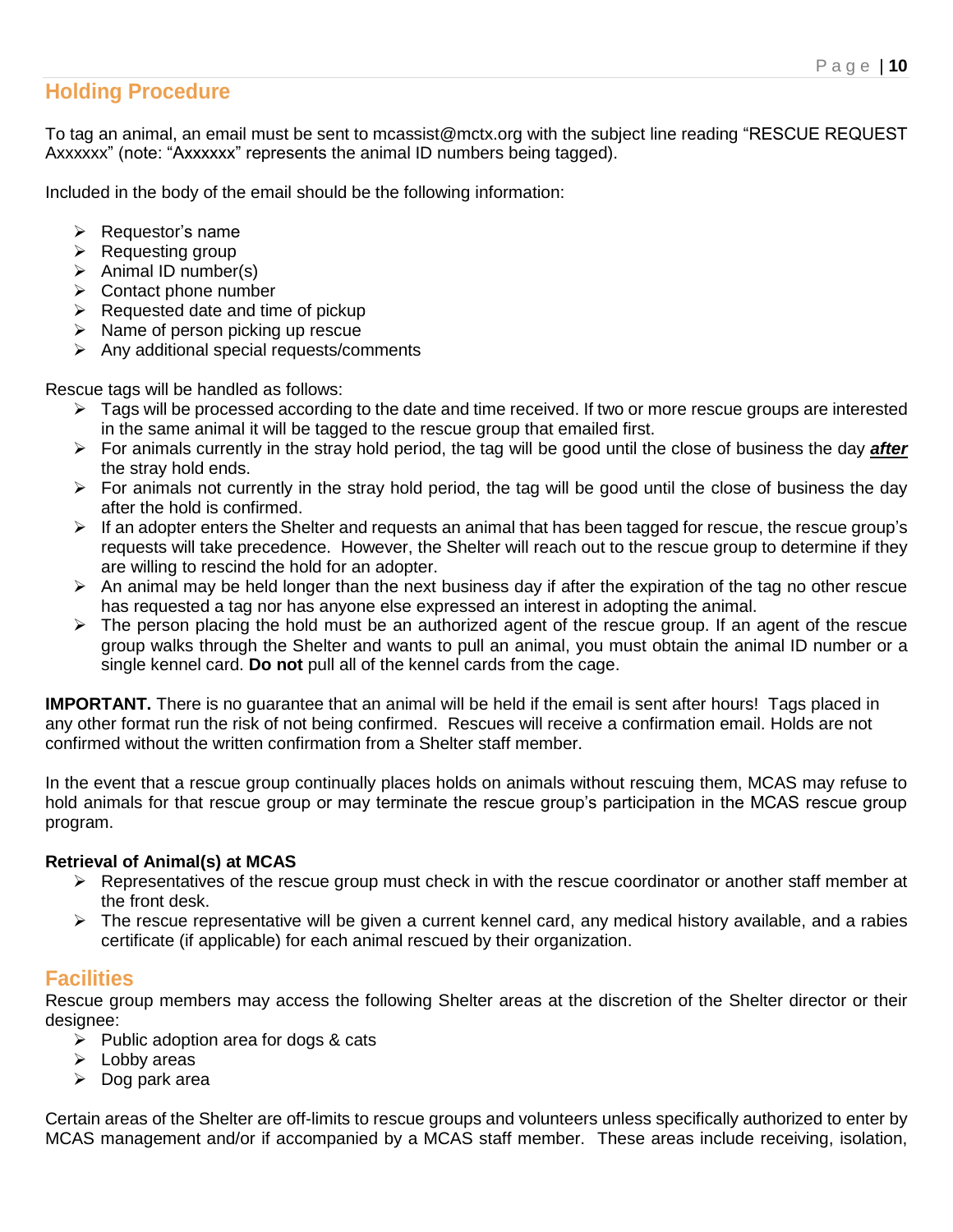quarantine, surgery, as well as all medical and personnel offices. Additional areas may be added at any time.

#### <span id="page-10-0"></span>**Privacy**

As a result of your affiliation with MCAS, any information pertaining to MCAS records and cases which you may become privileged to (including names, addresses, phone numbers, etc.) are confidential and may not be discussed with or disclosed to others except as may be required by law or when directed by MCAS staff.

Under limited circumstances, MCAS staff may be prohibited from discussing with you certain details about cases that are under investigation or pending criminal court action. This policy ensures that we are able to pursue animal cruelty cases. Failing to follow these guidelines may hinder the investigation.

#### <span id="page-10-1"></span>**Resignations & Terminations**

If your organization chooses to leave the MCAS Rescue Group Program you must notify the coordinator to be removed from the rescue group list. MCAS reserves the right to terminate or suspend your organization's participation in the MCAS Rescue Program at any time or for any reason. Examples warranting suspension or termination may include but are not limited to the following:

- $\triangleright$  A failure to follow the MCAS Rescue Group Agreement and guidelines as indicated in this handbook;
- $\triangleright$  Inhumane treatment or mistreatment of animals;
- $\triangleright$  Misconduct or abuse of staff, volunteers or citizens;
- $\triangleright$  Falsification of MCAS records, including the Rescue Group Application;
- $\triangleright$  Theft:
- $\triangleright$  Possession of drugs or alcohol:
- $\triangleright$  Use of or being under the influence of alcohol or drugs while at MCAS or MCAS related events;
- $\triangleright$  Presence in off-limits areas: and
- $\triangleright$  Consistent failure to rescue animals the organization has placed a hold on.
- $\triangleright$  Deliberate destruction of MCAS's or another individual's property.
- Possession of unauthorized weapons or dangerous materials on MCAS facility or MCAS related events.
- $\triangleright$  Any other reason deemed appropriate by the coordinator and/or Shelter management.

#### <span id="page-10-2"></span>**Grievance Procedure**

Complaints or grievances related to a termination from the program may be appealed to MCAS management. An explanation of why the organization should be reinstated along with any corroborating data and contact information should be included in the letter and submitted to:

> MCAS Rescue Grievance Committee Montgomery County Animal Shelter 8535 SH 242 Conroe, TX 77385

The grievance will be reviewed and the involved parties will be contacted within 30 days or as soon thereafter as possible. MCAS will investigate the grievance and determine what action, if any, will be taken. At the completion of the investigation, parties will be notified of the findings and any actions expected to be taken.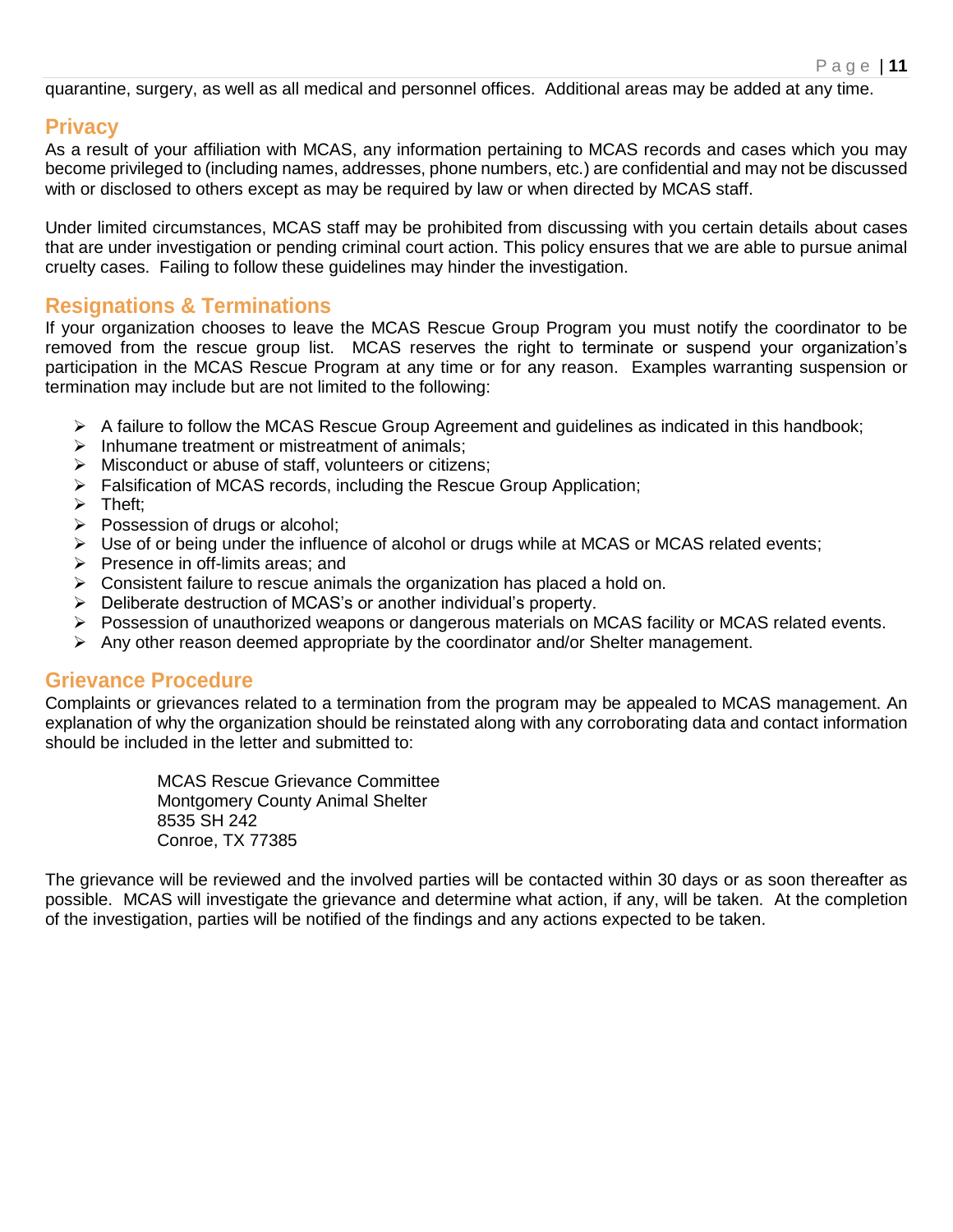### <span id="page-11-0"></span>Rescue Group Application

|                                                                                                                                                                                                                                | <b>Rescue Organization</b>                                                                                                                                                                                                    |
|--------------------------------------------------------------------------------------------------------------------------------------------------------------------------------------------------------------------------------|-------------------------------------------------------------------------------------------------------------------------------------------------------------------------------------------------------------------------------|
|                                                                                                                                                                                                                                | Group Name: www.common.com/web/2010/07/2010 07:00:00 07:00:00 07:00:00 07:00:00 07:00:00 07:00:00 07:00:00 07:00:00                                                                                                           |
|                                                                                                                                                                                                                                |                                                                                                                                                                                                                               |
|                                                                                                                                                                                                                                |                                                                                                                                                                                                                               |
|                                                                                                                                                                                                                                |                                                                                                                                                                                                                               |
| Email: 2008. [2016] [2016] [2016] [2016] [2016] [2016] [2016] [2016] [2016] [2016] [2016] [2016] [2016] [2016] [2016] [2016] [2016] [2016] [2016] [2016] [2016] [2016] [2016] [2016] [2016] [2016] [2016] [2016] [2016] [2016] |                                                                                                                                                                                                                               |
|                                                                                                                                                                                                                                |                                                                                                                                                                                                                               |
| How many volunteers do you currently utilize? __________________________________                                                                                                                                               |                                                                                                                                                                                                                               |
|                                                                                                                                                                                                                                |                                                                                                                                                                                                                               |
| □ Veterinarians □ Other <u>[19]</u>                                                                                                                                                                                            |                                                                                                                                                                                                                               |
| What additional support can your group provide MCAS?                                                                                                                                                                           |                                                                                                                                                                                                                               |
|                                                                                                                                                                                                                                | □ Transfer Sick, Injured Animals      □ Moms and Puppies/Kittens       □ Pregnant Animals                                                                                                                                     |
| □ Temperament Evaluation                                                                                                                                                                                                       | □ Program/Initiative(s) Support<br>D Parvo Puppies                                                                                                                                                                            |
| $\Box$ Other: $\Box$                                                                                                                                                                                                           |                                                                                                                                                                                                                               |
|                                                                                                                                                                                                                                |                                                                                                                                                                                                                               |
|                                                                                                                                                                                                                                |                                                                                                                                                                                                                               |
| Which veterinarians(s) does your group utilize?                                                                                                                                                                                |                                                                                                                                                                                                                               |
|                                                                                                                                                                                                                                | Vet/Clinic Name: The Contract of the Contract of the Contract of the Contract of the Contract of the Contract of the Contract of the Contract of the Contract of the Contract of the Contract of the Contract of the Contract |
|                                                                                                                                                                                                                                |                                                                                                                                                                                                                               |
|                                                                                                                                                                                                                                |                                                                                                                                                                                                                               |
|                                                                                                                                                                                                                                | Please include a copy of your Adoption Application, Adoption Contract and 501(c)(3)                                                                                                                                           |
|                                                                                                                                                                                                                                |                                                                                                                                                                                                                               |
|                                                                                                                                                                                                                                | Date:                                                                                                                                                                                                                         |
|                                                                                                                                                                                                                                |                                                                                                                                                                                                                               |
|                                                                                                                                                                                                                                |                                                                                                                                                                                                                               |

Return Application & supporting documents to: mcassist@mctx.org or to 8535 SH 242, Conroe, TX 77385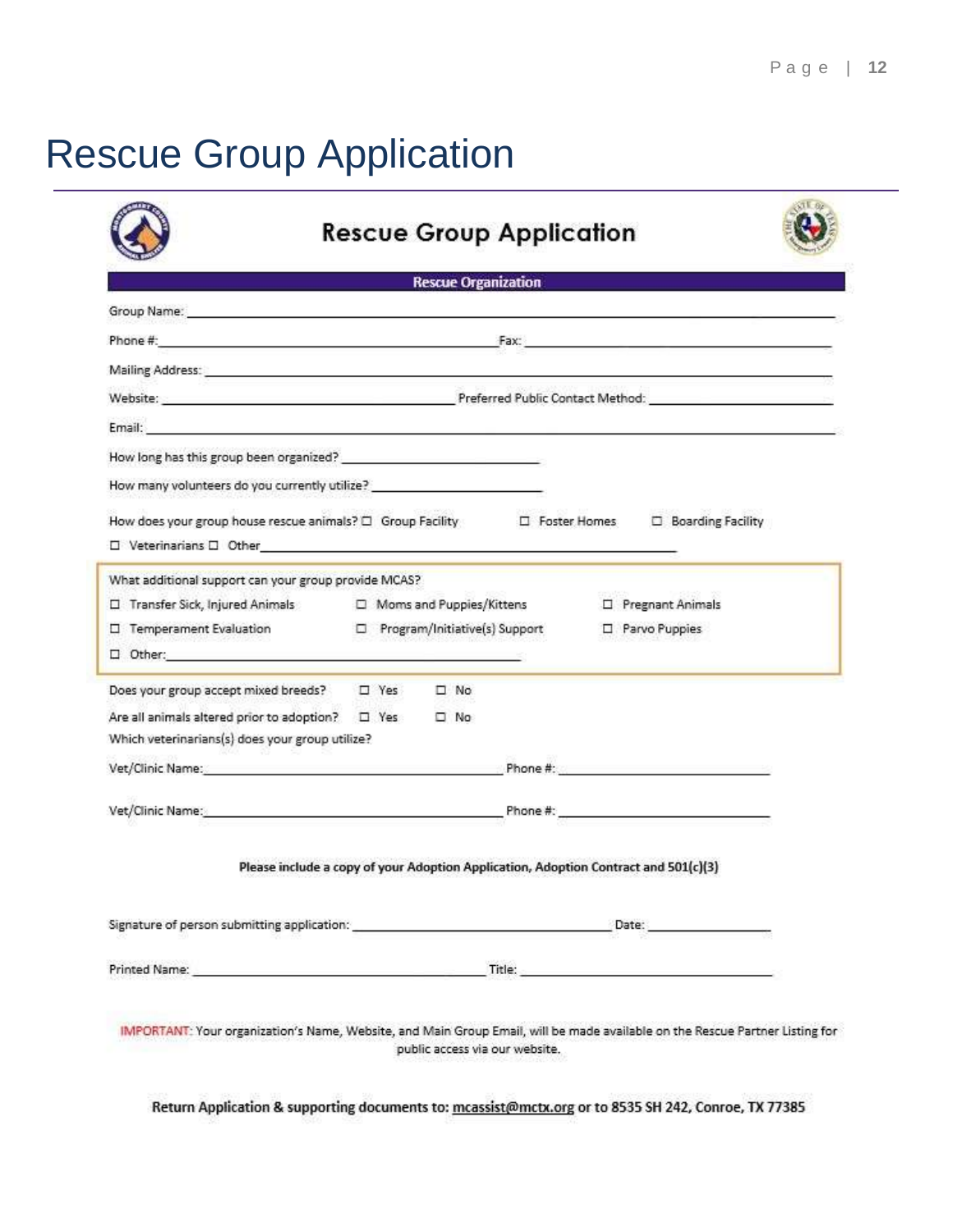Please list persons authorized by the rescue organization.

Primary Contact: The organization's representative (Director, President, or Board Member) authorized to make changes to the organization's contact information and authorized agents and transporters.

Authorized Agent: May contact MCAS about animals to tag and/or pull.

Transporter: Picks up animals from MCAS. Arrangements are made by Primary Contact(s) or Authorized Agent(s).

| Name:          | D Primary Contact D Authorized Agent D Transporter Only |                |
|----------------|---------------------------------------------------------|----------------|
| Address:       | City:                                                   | State:<br>/sp: |
| Phone #        | Alternate Phone #:                                      |                |
| Email Address: |                                                         |                |

| Name:          | □ Primary Contact □ Authorized Agent □ Transporter Only |                |
|----------------|---------------------------------------------------------|----------------|
| Address:       | City:                                                   | State:<br>Zio: |
| Phone #:       | Alternate Phone #:                                      |                |
| Email Address: |                                                         |                |

| Name:          | □ Primary Contact □ Authorized Agent □ Transporter Only |                |
|----------------|---------------------------------------------------------|----------------|
| Address:       | City:                                                   | State:<br>Zip: |
| Phone #:       | Alternate Phone #:                                      |                |
| Email Address: |                                                         |                |

| Name:          | □ Primary Contact □ Authorized Agent □ Transporter Only |                |
|----------------|---------------------------------------------------------|----------------|
| Address:       | City:                                                   | State:<br>Zip: |
| 20<br>Phone #: | Alternate Phone #:                                      |                |
| Email Address: |                                                         |                |

| Name:          | D Primary Contact D Authorized Agent D Transporter Only |                |
|----------------|---------------------------------------------------------|----------------|
| Address:       | City:                                                   | Zip:<br>State: |
| Phone #:       | Alternate Phone #:<br>アントランチャール ちんどう サービストップ・コンティング・ト   |                |
| Email Address: |                                                         |                |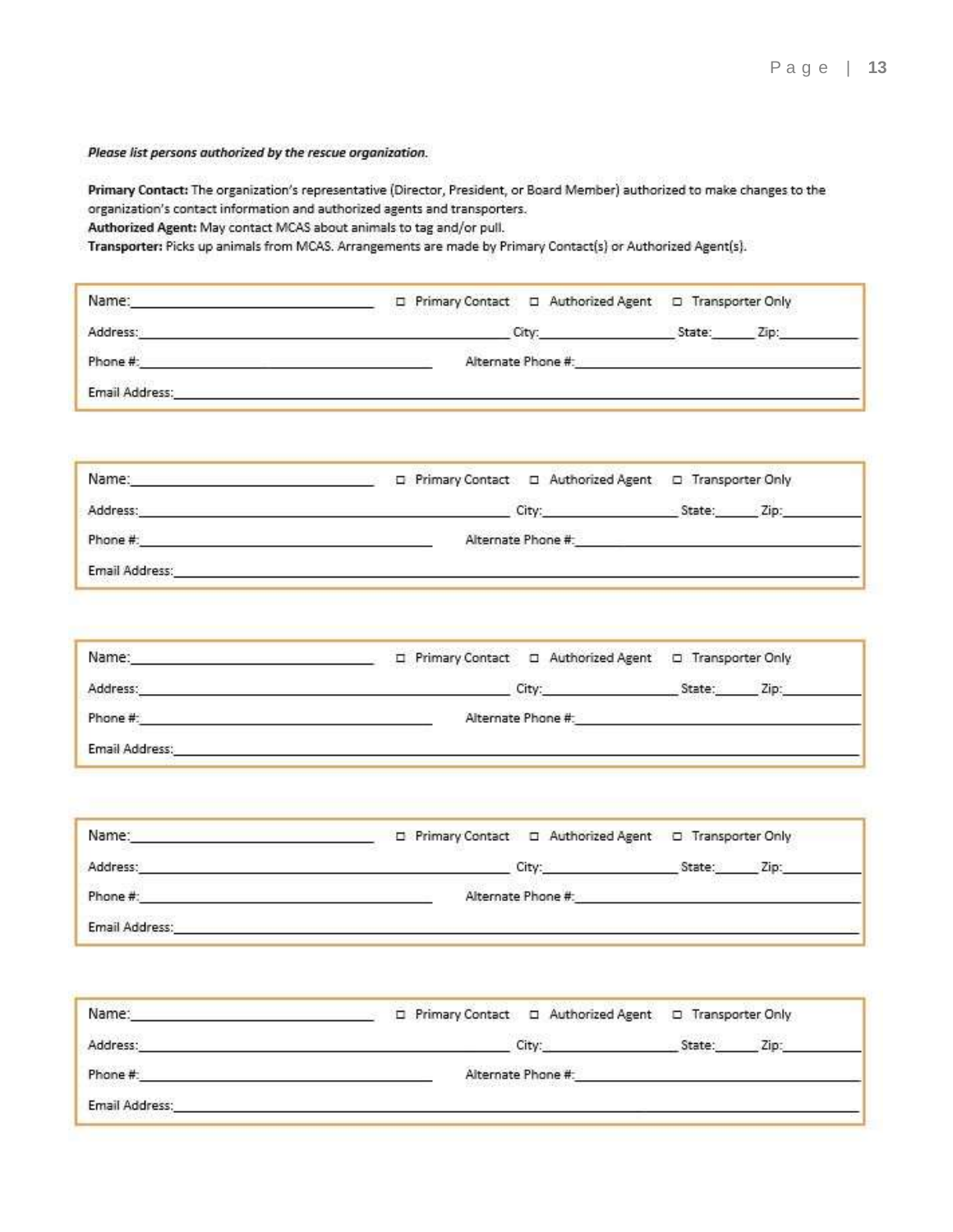### <span id="page-13-0"></span>Rescue Organization Agreement



#### **Rescue Organization Agreement**

Montgomery County Animal Shelter 8535 Highway 242 Conroe, TX 77385



This Rescue Organization Agreement is made by and between the Montgomery County Animal Shelter (hereafter referred to as "MCAS") and the undersigned rescue organization (hereafter referred to as "Rescue Group"). The Rescue Group shall be a current non-profit organization as defined in Section 501(c)(3) of the IRS Code with written proof of such status from the Federal Department of the Treasury Internal Revenue Service. Alternately, the MCAS Director or Director's designee may authorize temporary approval to a Rescue Group that has applied for such status.

Agreement Terms

- 1. The Rescue Group will provide MCAS with written proof of its current Federal Department of the Treasury Internal Revenue Service 501(c)(3), non-profit or not for profit status prior to any animal(s) being released by MCAS to the Rescue Group.
- 2. Representatives will be required to provide their driver's license or other official identification at the time of transfer. The Director, President or Founder of the Rescue Group may request to change a representative of their organization by submitting such request in writing.
- 3. All costs associated with any medical services shall be the responsibility of the Rescue Group.
- 4. By accepting possession of any animal from MCAS, the Rescue Group agrees to indemnify, defend and hold MCAS, Montgomery County, their director, agents, volunteers, and employees harmless from any and all claims, damages, losses, causes of action and demands, expert witness fee, reasonable attorney fees and other related costs and expenses incurred in connection with or in any manner arising out of, or related to, this Rescue Organization Agreement.
- 5. The Rescue Group agrees to place their interest request for an animal via email to mcassist@mctx.org. The email should contain the requestor name, group name, animal ID number(s), contact phone number, date & time of pickup and any related notes.
- 6. MCAS will process tags according to the date and time received. If two or more rescues are interested in the same animal it will be tagged to the Rescue Group that emailed first. For animals currently in the stray hold period, the tag will be good until the close of business the day *after* the stray hold ends. For animals not currently in the stray hold period, the tag will be good until the close of business the day after the hold is confirmed. If an adopter enters the Shelter and requests an animal that has been tagged for rescue, the rescue will take precedence. MCAS will however reach out to the Rescue Group and see if they are willing to rescind the tag hold for an adopter. An animal may be held longer than the next business day if, after the expiration of the tag, no other rescue has requested a tag or no one else has expressed an interest to adopt the animal. The Rescue Group agrees that animals still in the possession of MCAS 1 day after the hold expires will be available to the public for adoption. The Rescue Group agrees that placing a pet into a home is always the best option for a homeless animal.
- 7. The Rescue Group requesting transfer and agreeing to take a specific animal(s) agrees to pick up the animal(s) from MCAS on the agreed time and date within 1 day of the request or stray hold period ending time. Failure to follow through with the transfer of the animal(s) may result in transferring the animal(s) to another rescue group, the animal(s) being adopted, or if necessary, humane euthanasia.
- 8. The Rescue Group shall arrange all transportation of the animal(s) no later than 5:30 pm on the designated day unless other provisions have been made and approved by MCAS staff.
- 9. The Rescue Group agrees and recognizes that the purpose of a rescue is to place animal(s) in a good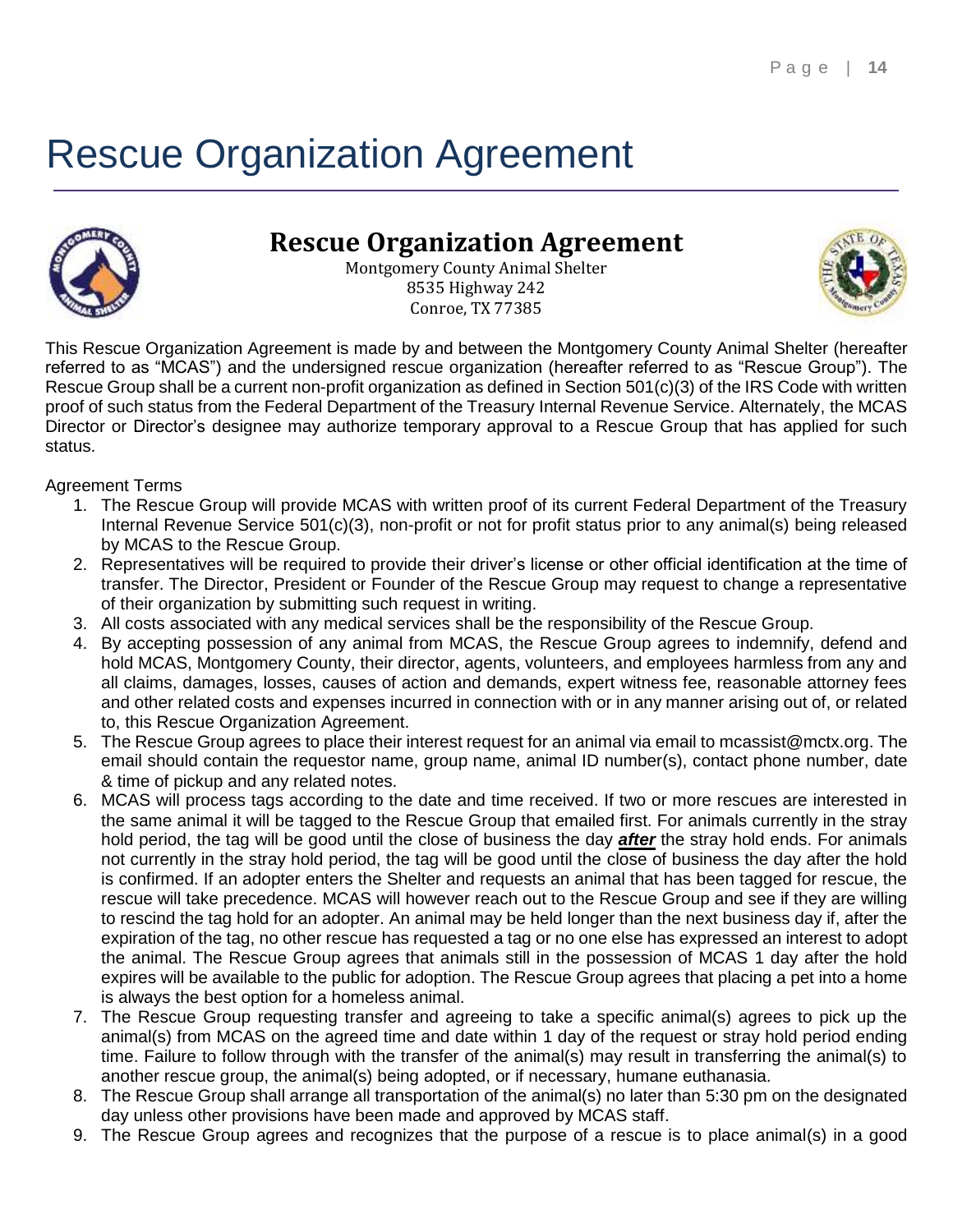adoptive home. Warehousing, breeding, or mass kenneling operations, etc., are deemed to be unsuitable placements. The Rescue Group also agrees to perform appropriate screening of adoptive and foster homes prior to animal placement.

- 10. The Rescue Group shall provide animals transferred from MCAS with a healthy, clean, and safe environment and shall provide the animals with necessary and prompt veterinary care, nutrition, water, and shelter at the Rescue Group's expense. In the interest of protecting the health, safety, and welfare of animals and people, the Rescue Group agrees to allow MCAS to inspect the animals and housing facilities or foster homes when requested. Such inspections shall be made during reasonable hours and at times when the owner or operator of the home/facility are present and with such frequency as MCAS deems appropriate. The inspections may be made without prior notice to the owner or operator. Willful refusal on the part of the owner or operator to allow such inspections may result in MCAS terminating this agreement with the Rescue Group and return of any rescued animals to MCAS.
- 11. The Rescue Group agrees that the animal(s) will not be abused, treated cruelly, neglected, or subjected to any experiments. The animal will not be attack or guard trained, or used in any manner of animal fighting.
- 12. The Rescue Group agrees to not give, sell, lend or otherwise transfer ownership of animals to laboratories, breeding operations, non-animal placement corporations, etc.
- 13. The Rescue Group and their representative(s) agree to ensure effective customer service by respecting the public's right to privacy and to not interfere with the conduct of business between the public and MCAS staff while on MCAS property or at MCAS sponsored event(s). All Rescue Groups and their representatives agree to conduct themselves in a professional manner at all times while at MCAS and respect all restricted areas. Furthermore, the group and their representatives will respect and appropriately, address MCAS employees at all times, and maintain positive and open communications when interacting with MCAS staff and volunteers either in person, via telephone, social media or email. The Rescue Group agrees that in order to facilitate our common goal of rescuing and helping pets, representatives of the Rescue Group will make a concerted effort to post on social media platforms positive comments regarding the MCAS, MCAS staff, volunteers, board members, operations and animals.
- 14. The Rescue Group acknowledges that no director, operator, staff or animal caregiver of the Rescue Group has been convicted of or entered a plea of nolo contendere to animal cruelty, animal neglect, animal abandonment, or any other crime involving an animal. By signing this agreement you agree the Rescue Group will research the background of all volunteers and shall perform its due diligence before allowing any rescue group volunteer to actively participate in the MCAS Rescue Program.
- 15. The Rescue Group understands that MCAS is a County open admission shelter that accepts all domestic animals brought to MCAS. Therefore, there is a constant demand for animal housing space. Housing animals for Rescue Groups past the animal's available and/or hold dates causes a warehousing situation in which the health of animals may be placed in jeopardy. MCAS cannot always approve extended holds on animals for rescue groups until it is convenient for them to come transfer. MCAS will make reasonable efforts to work with rescue groups.
- 16. The Rescue Group understands that MCAS receives animals from various locations throughout the county. Furthermore, the Rescue Group understands that these animals come in varying degrees of health, and MCAS *cannot and does not guarantee the health of any animal*.
- 17. The Rescue Group understands that animals can be unpredictable and MCAS cannot anticipate or insure against any conduct of animals adopted from the MCAS. The Rescue Group acknowledges that MCAS has not made through its agents, volunteers, or employees, any warranties regarding the future condition, temperament, or conduct of the animal. The Rescue Group hereby accepts the animal(s) as is, assume all risks and responsibilities associated with possession and/or ownership of the animal(s), including bites, and the Rescue Group hereby fully and completely releases, indemnifies and holds harmless MCAS, Montgomery County, its directors, officers, volunteers, agents, servants, and employees from any claim, cause of action or liability of any sort or nature, whether known or unknown, directly arising out of or in connection with the adoption, care, possession, or ownership, maintenance, retention, temperament, conduct or condition of the animal(s).
- 18. If an animal, even in the stray holding period, is irremediably suffering, the medical staff may authorize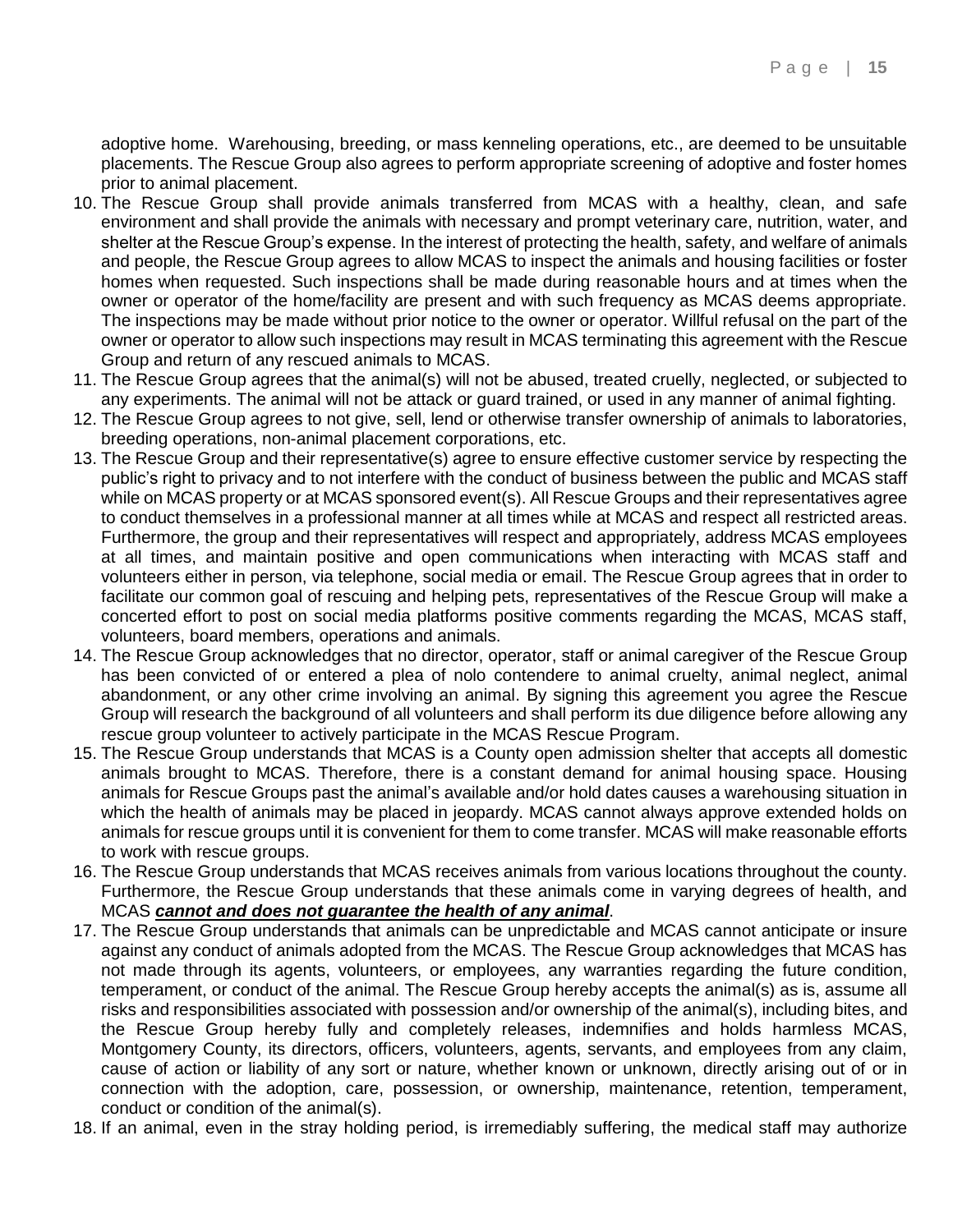euthanasia even if the Rescue Group has previously expressed interest in the animal. This decision will be made by a Texas licensed veterinarian. Although MCAS will make every effort to contact the Rescue Group before euthanasia to identify an alternative outcome for the animal, MCAS reserves the right to euthanize any animal for humane reasons. Alternatively, if there is a possibility the Rescue Group can facilitate the immediate transfer of the animal and provide the necessary care, the Rescue Group will be given an opportunity to process such a transfer. In these situations, it is expected the Rescue Group shall promptly arrive at MCAS to transfer the animal.

- 19. The Rescue Group understands and acknowledges no compensation or remuneration will be provided as part of their participation in this program. This includes directly to the organization or any representatives or volunteers participating on behalf of the organization.
- **20. If an animal is not altered at the time of release, pursuant to the provisions of the Texas Health and Safety Code § 828.002, the Rescue Group agrees and commits to have the animal altered prior to adoption. Failure to do so may result in the Rescue Group being suspended or terminated from taking animals.**
- 21. The Rescue Group understands and agrees that failure to comply with any of the terms and conditions listed herein may result in termination of this agreement.

I acknowledge receiving the Montgomery County Animal Shelter ("MCAS") Rescue Handbook. I understand that it is my responsibility to familiarize myself with these policies and follow them accordingly. I am aware that MCAS's policies are available to me upon request and will ensure all representatives of my organization are provided a copy and have ongoing access to a copy of this handbook. In addition, I confirm that I have received, read and understood the Rescue policies.

By signing this agreement, I on behalf of the Rescue Group I represent, agree to abide by the terms set above. I agree to conduct my activities in accordance with MCAS rescue policies and procedures and understand that breach of these standards by myself or any representative of my organization may result in suspension or termination of this agreement, ending any transfer of animals.

| (Signature)                         | Name (Printed) |  |
|-------------------------------------|----------------|--|
| <b>Title</b>                        | Date           |  |
| <b>MCAS Coordinator (Signature)</b> | Name (Printed) |  |